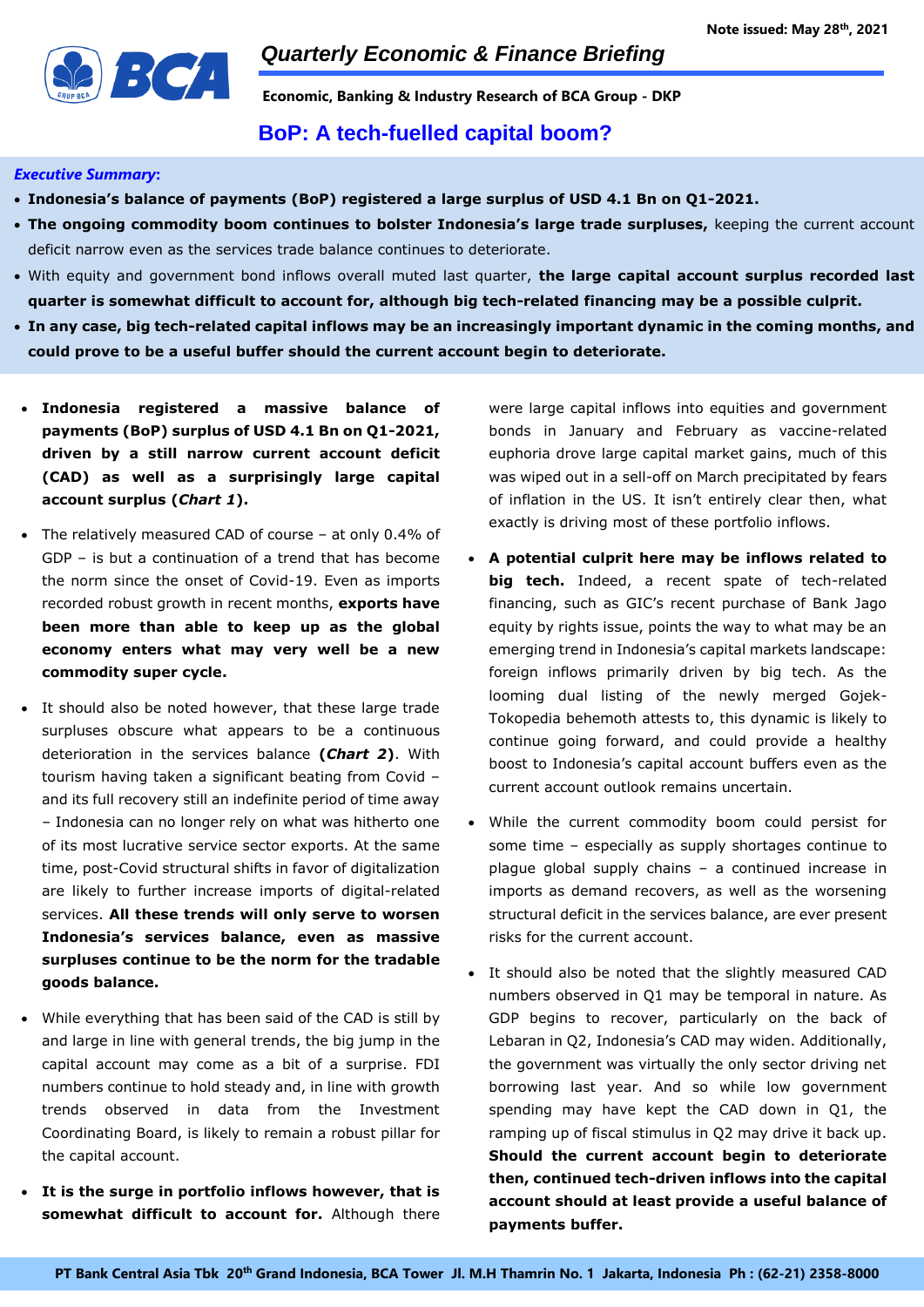

# **Chart 1. With persistently high trade surpluses and a surge in capital inflows, Indonesia recorded a massive BoP surplus in Q1-2021**

Source: BI, BCA Research Team

**Chart 2. The services balance continues to deteriorate, even as a series of large trade surpluses helped narrow the CAD**



**PT Bank Central Asia Tbk 20 th Grand Indonesia, BCA Tower Jl. M.H Thamrin No. 1 Jakarta, Indonesia Ph : (62-21) 2358-8000**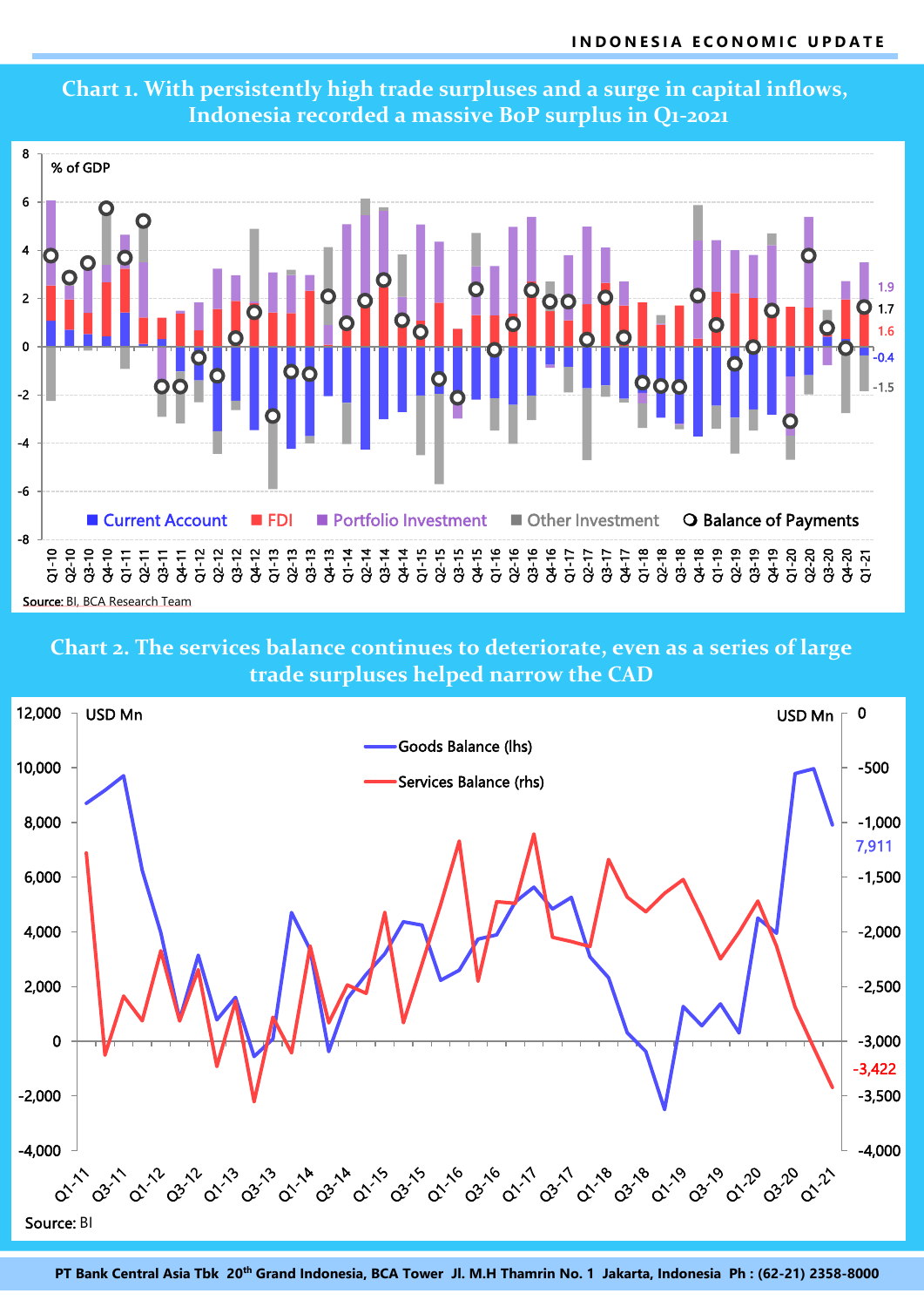|                                                                         | $Q1 - 20$   | $Q2-20$  | Q3-20    | Q4-20    | $Q1 - 21$ | 2018        | 2019        | 2020      |
|-------------------------------------------------------------------------|-------------|----------|----------|----------|-----------|-------------|-------------|-----------|
| <b>CURRENT ACCOUNT</b>                                                  | $-3,426$    | $-2,889$ | 1,081    | 892      | $-997$    | $-30,633$   | $-30,279$   | $-4,341$  |
| (as % of GDP)                                                           | $-1.24$     | $-1.18$  | 0.41     | 0.33     | $-0.36$   | $-2.94$     | $-2.71$     | $-0.41$   |
| A. Goods                                                                | 4,507       | 3,952    | 9,791    | 9,964    | 7,911     | $-228$      | 3,508       | 28,214    |
| - Non-Oil/Gas                                                           | 5,809       | 3,289    | 9,441    | 11,328   | 9,976     | 11,186      | 11,965      | 29,867    |
| Oil/Gas                                                                 | $-2,617$    | $-821$   | $-715$   | $-1,233$ | $-1,986$  | $-11,405$   | $-10,319$   | $-5,386$  |
| <b>B.</b> Services                                                      | $-1,719$    | $-2,130$ | $-2,688$ | $-3,059$ | $-3,422$  | $-6,485$    | $-7,641$    | $-9,596$  |
| C. Income                                                               | $-7,905$    | $-6,152$ | $-7,392$ | $-7,442$ | $-6,917$  | $-30,815$   | $-33,775$   | $-28,891$ |
| D. Current Transfers                                                    | 1,692       | 1,440    | 1,371    | 1,428    | 1,431     | 6,895       | 7,629       | 5,932     |
| <b>CAPITAL TRANSACTIONS</b>                                             | 0.81        | 5.60     | 6.72     | 23.79    | 2.20      | 97.16       | 39.06       | 36.91     |
| <b>FINANCIAL TRANSACTIONS</b>                                           | $-3,025$    | 10,802   | 864      | $-1,033$ | 5,560     | 25,122      | 36,564      | 7,608     |
| A. Direct Investment                                                    | 4,288       | 4,198    | 934      | 4,229    | 4,147     | 12,511      | 20,531      | 13,650    |
| <b>B.</b> Portfolio Investment                                          | $-6,343$    | 9,744    | $-1,985$ | 1,952    | 4,902     | 9,312       | 21,990      | 3,368     |
| C. Derivative Instruments                                               | $-326.45$   | 124.70   | 18.02    | 201.46   | 110.06    | 33.61       | 186.40      | 17.73     |
| D. Other Investment                                                     | $-644$      | $-3,264$ | 1,896    | $-7,416$ | $-3,599$  | 3,266       | $-6,144$    | $-9,427$  |
| <b>NET ERRORS AND OMISSIONS</b>                                         | $-2,094.96$ | 1,326.67 | 100.84   | $-38.97$ | $-500.70$ | $-1,717.35$ | $-1,647.91$ | $-706.42$ |
| <b>BALANCE OF PAYMENT</b><br>(= change in BI international<br>reserves) | $-8,545$    | 9,245    | 2,053    | $-156$   | 4,065     | $-7,131$    | 4,676       | 2,597     |

## **Table 1. Balance of Payment (current USD Million)**

# **Indonesia – Economic Indicators Projection**

|                                        | 2016   | 2017   | 2018   | 2019   | 2020   | 2021E  |
|----------------------------------------|--------|--------|--------|--------|--------|--------|
| Gross Domestic Product (% YoY)         | 5.0    | 5.1    | 5.2    | 5.0    | $-2.1$ | 4.5    |
| GDP per Capita (US\$)                  | 3605   | 3877   | 3927   | 4175   | 3912   | 4055   |
| Consumer Price Index Inflation (% YoY) | 3.0    | 3.6    | 3.1    | 2.7    | 1.7    | 3.1    |
| BI 7 day Repo Rate (%)                 | 4.75   | 4.25   | 6.00   | 5.00   | 3.75   | 3.50   |
| USD/IDR Exchange Rate (end of year)**  | 13,473 | 13,433 | 14,390 | 13,866 | 14.050 | 14.460 |
| Trade Balance (US\$ billion)           | 8.8    | 11.8   | $-8.5$ | $-3.2$ | 21.7   | 10.1   |
| Current Account Balance (% GDP)        | $-1.8$ | $-1.6$ | $-3.0$ | $-2.7$ | $-0.4$ | $-1.8$ |

\*\* Estimation of Rupiah's fundamental exchange rate